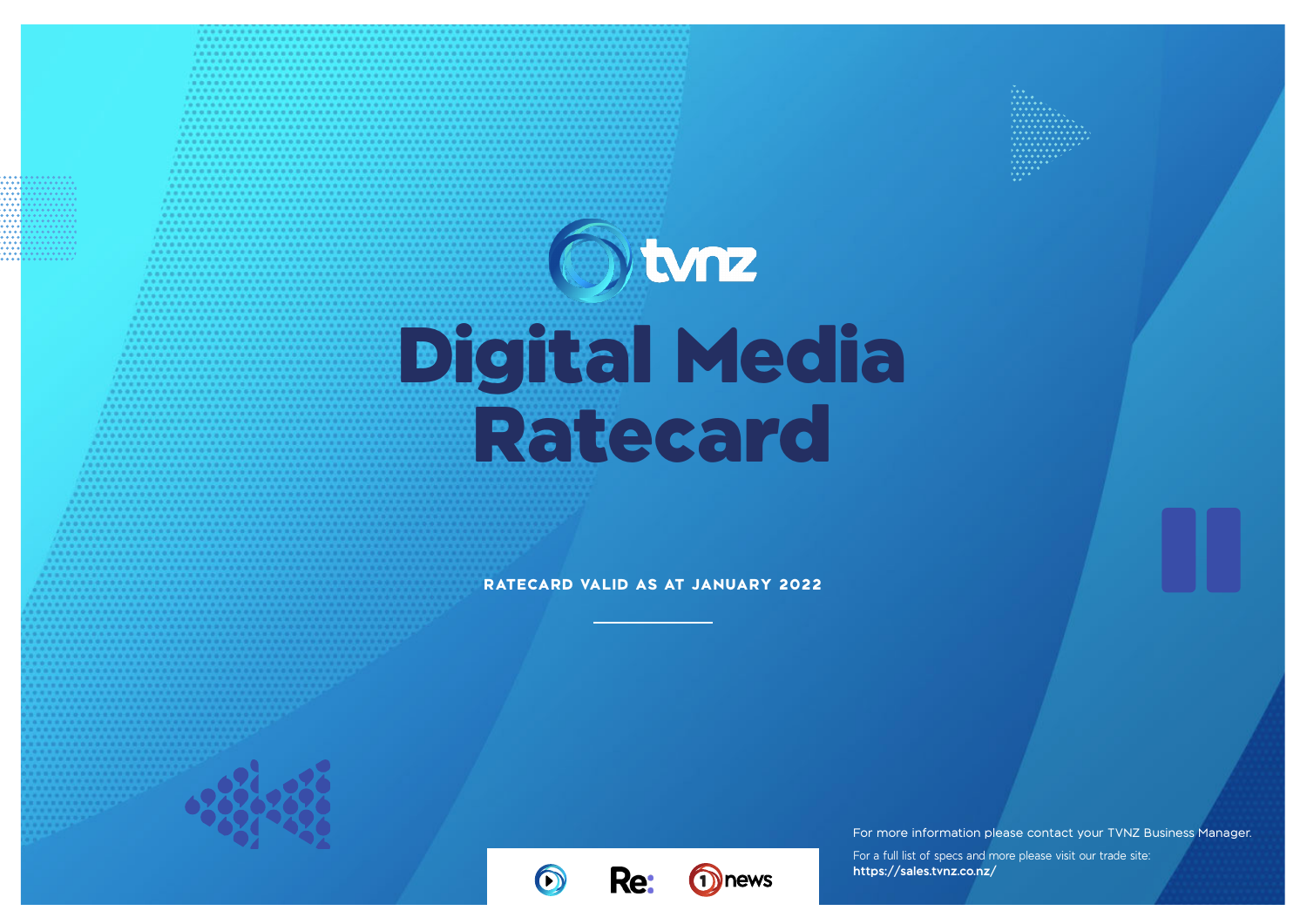

**RATECARD VALID AS AT JANUARY 2022**

| <b>ONDEMAND PLACEMENT</b>                                     | <b>PLATFORM</b>      | <b>DEVICE</b> | <b>FORMAT</b>  | <b>DURATION LOADING</b> |        | DIRECT/<br><b>PROGRAMMATIC</b> | <b>CREATIVE</b><br><b>PRODUCTION</b><br>(NET) | <b>ROS CPM</b><br>(GROSS) | <b>TARGETED</b><br><b>CPM</b> (GROSS) | <b>DAILY BUY</b><br>(GROSS) |
|---------------------------------------------------------------|----------------------|---------------|----------------|-------------------------|--------|--------------------------------|-----------------------------------------------|---------------------------|---------------------------------------|-----------------------------|
| <b>TVNZ Network Video (VOD &amp; Simulcast)</b>               |                      |               |                |                         |        |                                |                                               |                           |                                       |                             |
| Network Video                                                 | <b>TVNZ OnDemand</b> | Agnostic      | Standard video | 15                      | 100%   | Direct/Programmatic            |                                               | \$145.00                  | \$185.00                              |                             |
| Network Video                                                 | <b>TVNZ OnDemand</b> | Agnostic      | Standard video | 30                      | $\sim$ | Direct/Programmatic            |                                               | \$145.00                  | \$185.00                              |                             |
| Network Video                                                 | <b>TVNZ OnDemand</b> | Agnostic      | Standard video | 45                      | 145%   | Direct/Programmatic            |                                               | \$210.25                  | \$268.25                              |                             |
| Network Video                                                 | <b>TVNZ OnDemand</b> | Agnostic      | Standard video | 60                      | 180%   | Direct/Programmatic            |                                               | \$261.00                  | \$333.00                              |                             |
| Network Video                                                 | <b>TVNZ OnDemand</b> | Agnostic      | Standard video | 90                      | 220%   | Direct/Programmatic            |                                               |                           | (Duration subject to TVNZ approval)   |                             |
| Network Video                                                 | <b>TVNZ OnDemand</b> | Agnostic      | Standard video | 120                     | 250%   | Direct/Programmatic            |                                               |                           | (Duration subject to TVNZ approval)   |                             |
| Network Video                                                 | <b>TVNZ OnDemand</b> | Agnostic      | Standard video | <b>180</b>              | 300%   | Direct/Programmatic            |                                               |                           | (Duration subject to TVNZ approval)   |                             |
| <b>Network Video Targeting Loadings (VOD &amp; Simulcast)</b> |                      |               |                |                         |        |                                |                                               |                           |                                       |                             |
| 1st Layer Targeting                                           | <b>TVNZ OnDemand</b> | Agnostic      | Standard video | 30                      |        | Direct/Programmatic            |                                               |                           | \$185.00                              |                             |
| Any Additional Targeting (per layer)                          | <b>TVNZ OnDemand</b> | Agnostic      | Standard video |                         | $+20%$ | Direct/Programmatic            |                                               |                           |                                       |                             |
| Age/Gender                                                    |                      |               |                |                         |        |                                |                                               |                           |                                       |                             |
| Time of day                                                   |                      |               |                |                         |        |                                |                                               |                           |                                       |                             |
| Device targeting                                              |                      |               |                |                         |        |                                |                                               |                           |                                       |                             |
|                                                               |                      |               |                |                         |        |                                |                                               |                           |                                       |                             |

*Geo-targeting (by region)*



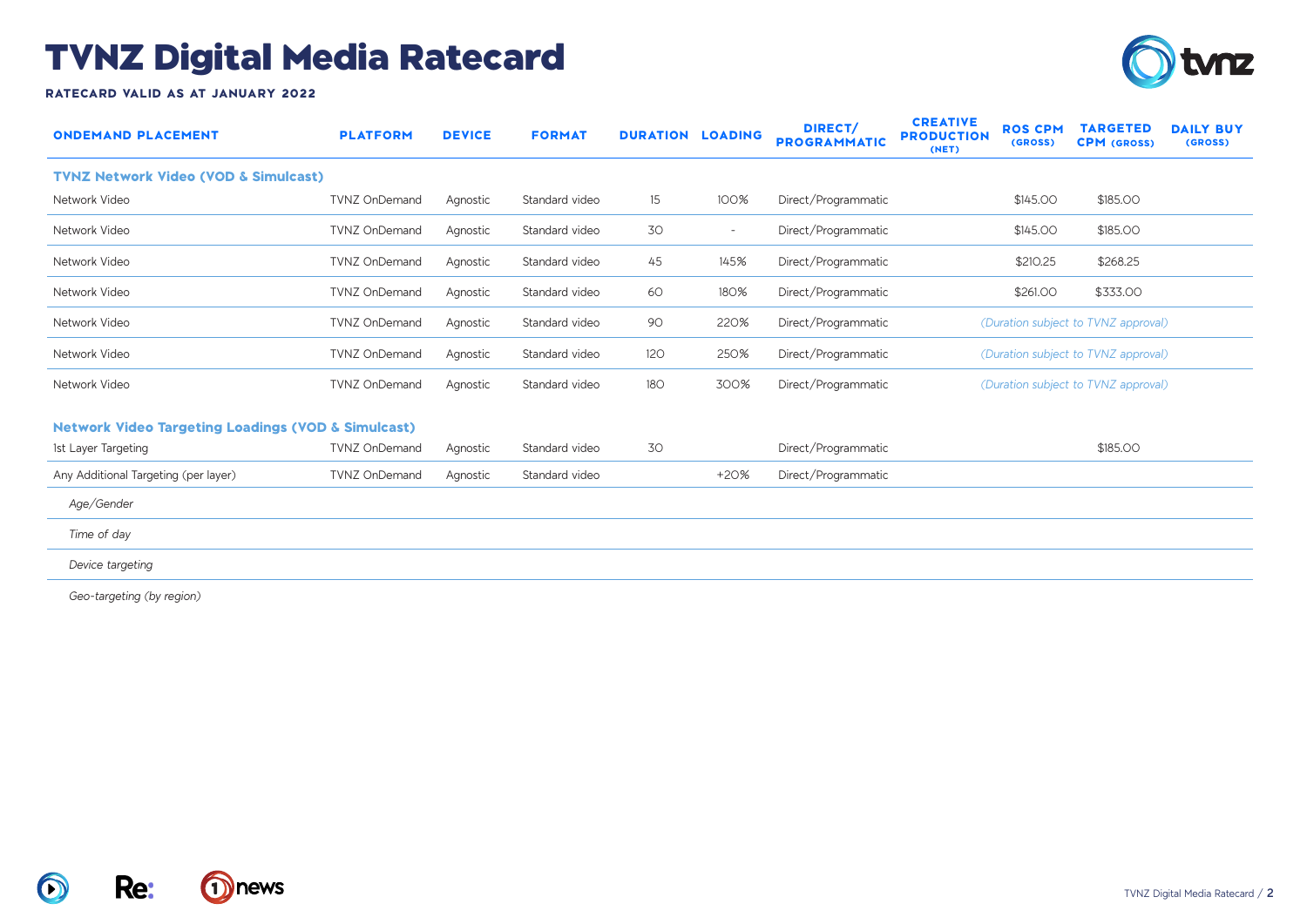

**RATECARD VALID AS AT JANUARY 2022**

| <b>ONDEMAND PLACEMENT</b>                         | <b>PLATFORM</b>      | <b>DEVICE</b> | <b>FORMAT</b>         | <b>DURATION LOADING</b> | DIRECT/<br><b>PROGRAMMATIC</b> | <b>CREATIVE</b><br><b>PRODUCTION</b><br>(NET) | <b>ROS CPM</b><br>(GROSS) | <b>TARGETED</b><br><b>CPM</b> (GROSS) | <b>DAILY BUY</b><br>(GROSS) |
|---------------------------------------------------|----------------------|---------------|-----------------------|-------------------------|--------------------------------|-----------------------------------------------|---------------------------|---------------------------------------|-----------------------------|
| <b>TVNZ OnDemand Video OnDemand (VOD)</b>         |                      |               |                       |                         |                                |                                               |                           |                                       |                             |
| Video ad + desktop companion banner Run-of-site   | <b>TVNZ OnDemand</b> | Agnostic      | Standard video        | 30                      | Direct/Programmatic            |                                               | \$145                     |                                       |                             |
| Video ad + desktop companion banner Targeted      | <b>TVNZ OnDemand</b> | Agnostic      | Standard video        | 30                      | Direct/Programmatic            |                                               |                           | \$185                                 |                             |
| Connected TV Video ad                             | <b>TVNZ OnDemand</b> | <b>CTV</b>    | <b>Standard Video</b> | 30                      | Direct/Programmatic            |                                               |                           | \$230                                 |                             |
| <b>TVNZ OnDemand Advanced Video Formats (VOD)</b> |                      |               |                       |                         |                                |                                               |                           |                                       |                             |
| <b>TVNZ Floating Layer</b>                        | <b>TVNZ OnDemand</b> | Desktop       | High Impact video     | 30                      | Direct                         | \$1,500                                       |                           | \$220                                 |                             |
| <b>INNOVID Ad Selector</b>                        | <b>TVNZ OnDemand</b> | Desktop       | Interactive video     | 30                      | Direct/Programmatic            | \$3,000                                       |                           | \$220                                 |                             |
| <b>INNOVID Interactive CTV</b>                    | <b>TVNZ OnDemand</b> | <b>CTV</b>    | Interactive Video     | 30                      | Direct/Programmatic            | \$5,500                                       |                           | \$272                                 |                             |
| <b>INNOVID Canvas</b>                             | <b>TVNZ OnDemand</b> | Agnostic      | High Impact video     | 30                      | Direct/Programmatic            | \$3,000                                       |                           | \$220                                 |                             |
| <b>INNOVID Overlay</b>                            | <b>TVNZ OnDemand</b> | Agnostic      | High Impact video     | 30                      | Direct/Programmatic            | \$3,000                                       |                           | \$220                                 |                             |
| <b>INNOVID Name Personalisation</b>               | <b>TVNZ OnDemand</b> | Agnostic      | Dynamic video         | 30                      | Direct                         | \$5,500                                       |                           | \$220                                 |                             |
| INNOVID Dynamic video using location              | <b>TVNZ OnDemand</b> | Agnostic      | Dynamic video         | 30                      | Direct/Programmatic            | \$5,500                                       |                           | \$220                                 |                             |
| <b>INNOVID Dynamic video using weather</b>        | <b>TVNZ OnDemand</b> | Agnostic      | Dynamic video         | 30                      | Direct/Programmatic            | \$5,500                                       |                           | \$220                                 |                             |
| <b>INNOVID Custom builds</b>                      | <b>TVNZ OnDemand</b> | <b>TBC</b>    | Custom video          | 30                      | <b>TBC</b>                     | <b>POA</b>                                    |                           | \$220                                 |                             |

 $\bigcirc$ 

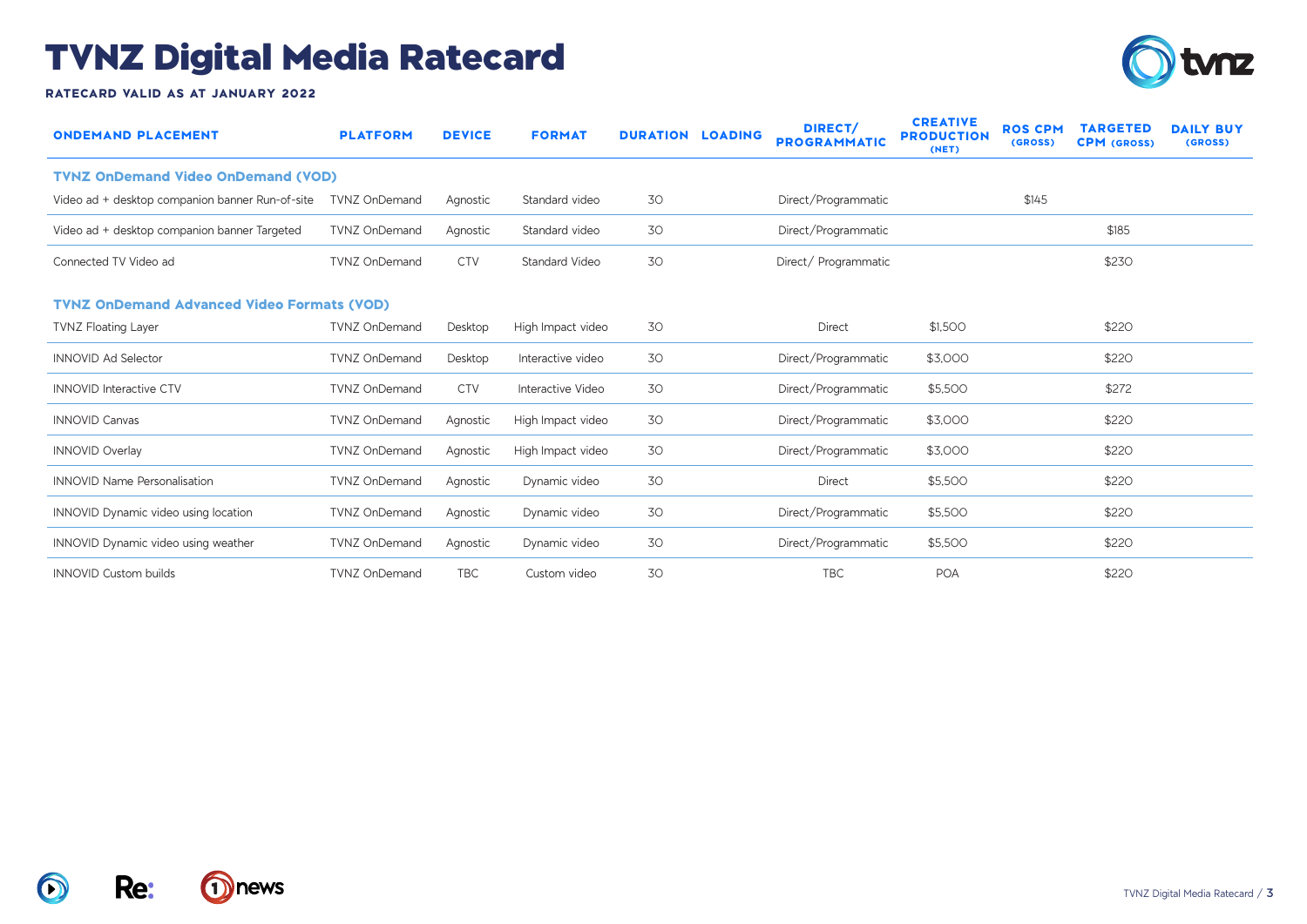

**RATECARD VALID AS AT JANUARY 2022**

| <b>ONDEMAND PLACEMENT</b>                                          | <b>PLATFORM</b>      | <b>DEVICE</b> | <b>FORMAT</b>         | <b>DURATION LOADING</b> |            | <b>DIRECT/</b><br><b>PROGRAMMATIC</b> | <b>CREATIVE</b><br><b>PRODUCTION</b><br>(NET) | <b>ROS CPM</b><br>(GROSS) | <b>TARGETED</b><br><b>CPM</b> (GROSS) | <b>DAILY BUY</b><br>(GROSS) |
|--------------------------------------------------------------------|----------------------|---------------|-----------------------|-------------------------|------------|---------------------------------------|-----------------------------------------------|---------------------------|---------------------------------------|-----------------------------|
| <b>TVNZ OnDemand Duration Loadings</b>                             |                      |               |                       |                         |            |                                       |                                               |                           |                                       |                             |
| Video ad + desktop companion banner                                | <b>TVNZ OnDemand</b> | Agnostic      | Standard video        | 6                       | 50%        | Direct/Programmatic                   |                                               |                           |                                       |                             |
| Video ad + desktop companion banner                                | <b>TVNZ OnDemand</b> | Agnostic      | Standard video        | 15                      | 100%       | Direct/Programmatic                   |                                               |                           |                                       |                             |
| Video ad + desktop companion banner                                | <b>TVNZ OnDemand</b> | Agnostic      | Standard video        | 45                      | 145%       | Direct/Programmatic                   |                                               |                           |                                       |                             |
| Video ad + desktop companion banner                                | <b>TVNZ OnDemand</b> | Agnostic      | Standard video        | 60                      | 180%       | Direct/Programmatic                   |                                               |                           |                                       |                             |
| Video ad + desktop companion banner                                | <b>TVNZ OnDemand</b> | Agnostic      | Standard video        | 90                      | 220%       | Direct/Programmatic                   |                                               |                           | (Duration subject to TVNZ approval)   |                             |
| Video ad + desktop companion banner                                | <b>TVNZ OnDemand</b> | Agnostic      | Standard video        | 120                     | 250%       | Direct/Programmatic                   |                                               |                           | (Duration subject to TVNZ approval)   |                             |
| Video ad + desktop companion banner                                | <b>TVNZ OnDemand</b> | Agnostic      | Standard video        | <b>180</b>              | 300%       | Direct/Programmatic                   |                                               |                           | (Duration subject to TVNZ approval)   |                             |
| TVNZ OnDemand can accommodate<br>any odd durations not listed here | <b>TVNZ OnDemand</b> | Agnostic      | Standard video        | Odd<br>durations        | <b>TBC</b> | Direct/Programmatic                   |                                               |                           |                                       |                             |
| <b>OnDemand Video Targeting Loadings (VOD)</b>                     |                      |               |                       |                         |            |                                       |                                               |                           |                                       |                             |
| 1st Layer Targeting                                                | <b>TVNZ OnDemand</b> | Agnostic      | Standard Video        |                         | 0%         | Direct/Programmatic                   |                                               |                           | \$185                                 |                             |
| Any Additional Targeting (per layer)                               | <b>TVNZ OnDemand</b> | Agnostic      | <b>Standard Video</b> |                         | $+20%$     | Direct/ Programmatic                  |                                               |                           | \$222                                 |                             |
| Age/Gender/Programme targeting                                     |                      |               |                       |                         |            |                                       |                                               |                           |                                       |                             |
| Ad Break/Pre roll only targeting                                   |                      |               |                       |                         |            |                                       |                                               |                           |                                       |                             |
| Device targeting                                                   |                      |               |                       |                         |            |                                       |                                               |                           |                                       |                             |
| Time of day targeting                                              |                      |               |                       |                         |            |                                       |                                               |                           |                                       |                             |
|                                                                    |                      |               |                       |                         |            |                                       |                                               |                           |                                       |                             |

*Re-targeting* 



**Re:**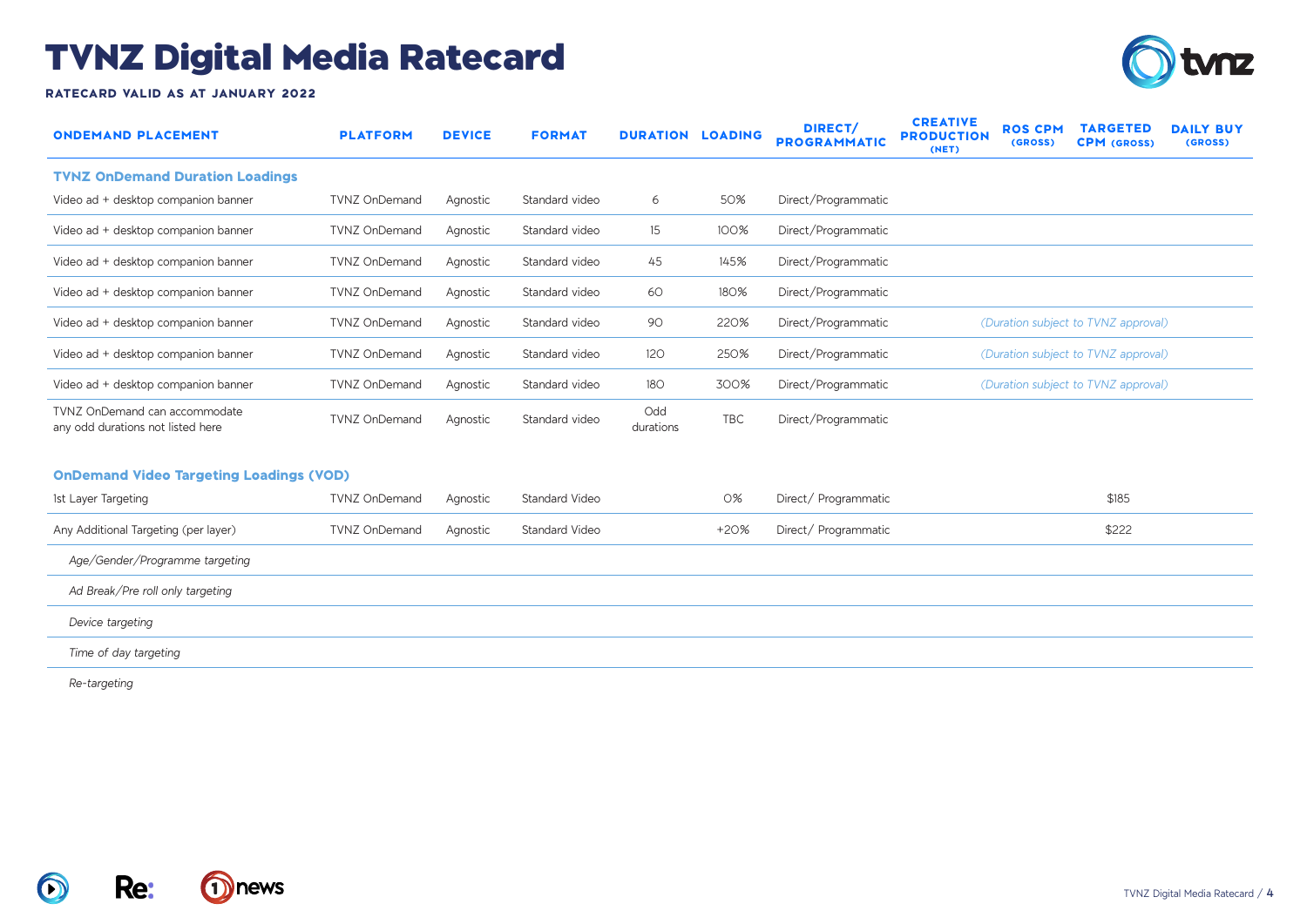

**RATECARD VALID AS AT JANUARY 2022**

| <b>ONDEMAND PLACEMENT</b>                                                                                 | <b>PLATFORM</b>                  | <b>DEVICE</b> | <b>FORMAT</b>                      | <b>DURATION LOADING</b> | <b>DIRECT/</b><br><b>PROGRAMMATIC</b> | <b>CREATIVE</b><br><b>PRODUCTION</b><br>(NET) | <b>ROS CPM</b><br>(GROSS) | <b>TARGETED</b><br><b>CPM (GROSS)</b> | <b>DAILY BUY</b><br>(GROSS) |
|-----------------------------------------------------------------------------------------------------------|----------------------------------|---------------|------------------------------------|-------------------------|---------------------------------------|-----------------------------------------------|---------------------------|---------------------------------------|-----------------------------|
| <b>TVNZ Daily Buyouts</b>                                                                                 |                                  |               |                                    |                         |                                       |                                               |                           |                                       |                             |
| True First video buyout                                                                                   | <b>TVNZ OnDemand</b>             | Agnostic      | Standard video                     | $O-3O$                  | Direct                                |                                               |                           |                                       | \$24,990                    |
| Daily buyout (OD video true first, 1 News<br>responsive banner, 1 News mobile-web backdrop<br>true first) | <b>TVNZ OnDemand</b><br>/ 1 News | Combination   | Standard video/<br>bespoke display |                         | Direct                                |                                               |                           |                                       | \$46,588                    |
| TVNZ OnDemand Homepage Buyout (Desktop,<br>Mobile web, Mobile app and Tablet web)                         | <b>TVNZ OnDemand</b>             | Combination   | Standard display                   |                         | Direct                                |                                               |                           |                                       | \$4,000                     |
| TVNZ OnDemand Desktop Homepage Buyout                                                                     | <b>TVNZ OnDemand</b>             | Desktop       | Standard display                   |                         | Direct                                |                                               |                           |                                       | \$1,500                     |
| <b>TVNZ OnDemand Display</b>                                                                              |                                  |               |                                    |                         |                                       |                                               |                           |                                       |                             |
| Ad on Pause (direct or via DV36O)                                                                         | TVNZ OnDemand Combination        |               | Bespoke display                    |                         | Direct/Programmatic                   |                                               | \$80                      | \$90                                  |                             |
| Ad on Pause DV360 first/third party data overlay.<br>Creative hosted by TVNZ                              | <b>TVNZ OnDemand</b>             | Combination   | Bespoke display                    |                         | Programmatic                          |                                               |                           | $+50%$                                |                             |
| MREC (300x250)                                                                                            | <b>TVNZ OnDemand</b>             | Agnostic      | Standard display                   |                         | Direct/Programmatic                   |                                               | \$15                      | \$25                                  |                             |
| Leaderboard (728x90)                                                                                      | <b>TVNZ OnDemand</b>             | Agnostic      | Standard display                   |                         | Direct/Programmatic                   |                                               | \$15                      | \$25                                  |                             |
| Mobile Banner (320x50)                                                                                    | <b>TVNZ OnDemand</b>             | Mobile app    | Standard display                   |                         | Direct/Programmatic                   |                                               | \$15                      | \$25                                  |                             |
| <b>TVNZ OnDemand Data-matching</b>                                                                        |                                  |               |                                    |                         |                                       |                                               |                           |                                       |                             |
| Third-party data matching                                                                                 | <b>TVNZ OnDemand</b>             | Agnostic      | Standard video/<br>display         |                         | Direct                                | <b>POA</b>                                    |                           | POA                                   |                             |

 $\bigcirc$ 

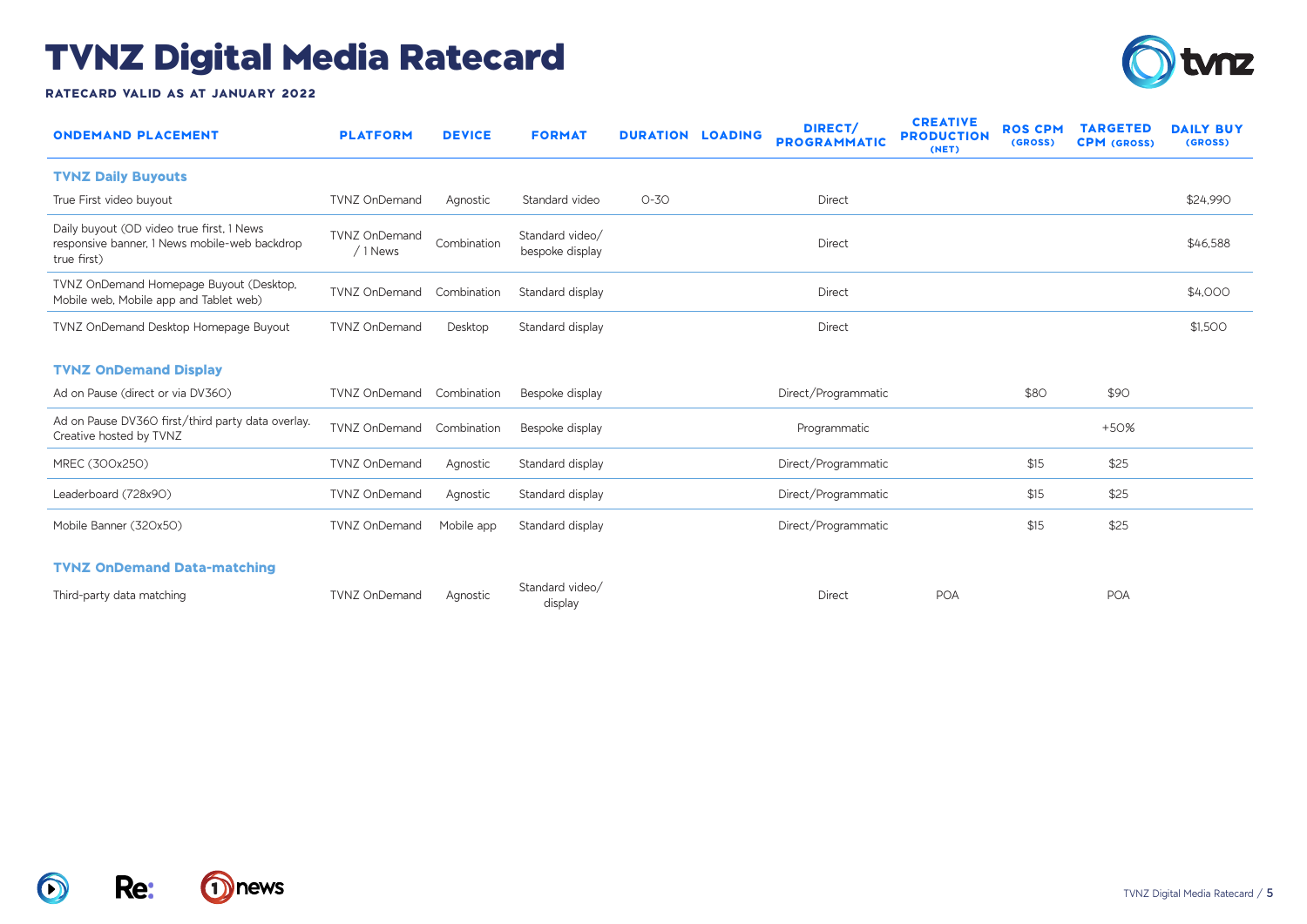

**RATECARD VALID AS AT JANUARY 2022**

| <b>1 NEWS PLACEMENT</b>                                                              | <b>PLATFORM</b> | <b>DEVICE</b>          | <b>FORMAT</b>    | <b>DURATION LOADING</b> |     | DIRECT/<br><b>PROGRAMMATIC</b> | <b>CREATIVE</b><br><b>PRODUCTION</b><br>(NET) | <b>ROS CPM</b><br>(GROSS) | <b>TARGETED</b><br><b>CPM</b> (GROSS) | <b>DAILY BUY</b><br>(GROSS) |
|--------------------------------------------------------------------------------------|-----------------|------------------------|------------------|-------------------------|-----|--------------------------------|-----------------------------------------------|---------------------------|---------------------------------------|-----------------------------|
| <b>1 News Video</b>                                                                  |                 |                        |                  |                         |     |                                |                                               |                           |                                       |                             |
| 1 News/Re: video                                                                     | 1 News/Re:      | Agnostic               | Video pre roll   | 6                       | 75% | Direct/Programmatic            |                                               | \$41.25                   |                                       |                             |
| 1 News/Re: video                                                                     | 1 News/Re:      | Mobile                 | Video pre roll   | 15                      |     | Direct/Programmatic            |                                               | \$75                      |                                       |                             |
| 1 News/Re: video                                                                     | 1 News/Re:      | Desktop                | Video pre roll   | 30                      |     | Direct/Programmatic            |                                               | \$100                     |                                       |                             |
| 1 News/Re: can accommodate any odd durations<br>not listed here less than 15 seconds | 1 News/Re:      | Mobile                 | Video pre roll   | Odd<br>durations        |     | Direct/Programmatic            |                                               | <b>POA</b>                |                                       |                             |
| <b>1 News Daily Buyouts</b>                                                          |                 |                        |                  |                         |     |                                |                                               |                           |                                       |                             |
| 1 News Responsive banner (static) and 300x250<br>companion banner                    | 1 News          | Agnostic               | Bespoke display  |                         |     | Direct                         |                                               |                           |                                       | \$9,000                     |
| 1 News Desktop homepage buyout (970x250 and<br>300x250)                              | 1 News          | Desktop                | Standard display |                         |     | Direct                         |                                               |                           |                                       | \$1,500                     |
| 1 News Mobile-web backdrop (750x1500) True<br>First                                  | 1 News          | Mobile-web             | Bespoke display  |                         |     | Direct                         |                                               |                           |                                       | \$4,000                     |
| <b>1 News Display</b>                                                                |                 |                        |                  |                         |     |                                |                                               |                           |                                       |                             |
| 1 News Half page banner (300x600)                                                    | 1 News          | Desktop                | Standard display |                         |     | Direct/Programmatic            |                                               | \$20                      |                                       |                             |
| 1 News MREC (300x250)                                                                | 1 News          | Agnostic               | Standard display |                         |     | Direct/Programmatic            |                                               | \$15                      |                                       |                             |
| 1 News Native                                                                        | 1 News          | Desktop/<br>Mobile-web | <b>Native</b>    |                         |     | Direct                         |                                               | \$15                      |                                       |                             |
| 1 News Mobile-web backdrop (750x1500)                                                | 1 News          | Mobile-web             | Bespoke display  |                         |     | Direct                         |                                               | \$50                      |                                       |                             |
| 1 News Tablet leaderboard (728x90)                                                   | 1 News          | Tablet app             | Standard display |                         |     | Direct/Programmatic            |                                               | \$15                      |                                       |                             |
| 1 News Mobile banner (320x50)                                                        | 1 News          | Mobile app             | Standard display |                         |     | Direct/Programmatic            |                                               | \$15                      |                                       |                             |

#### **1 News Targeting Options**

**Re:**